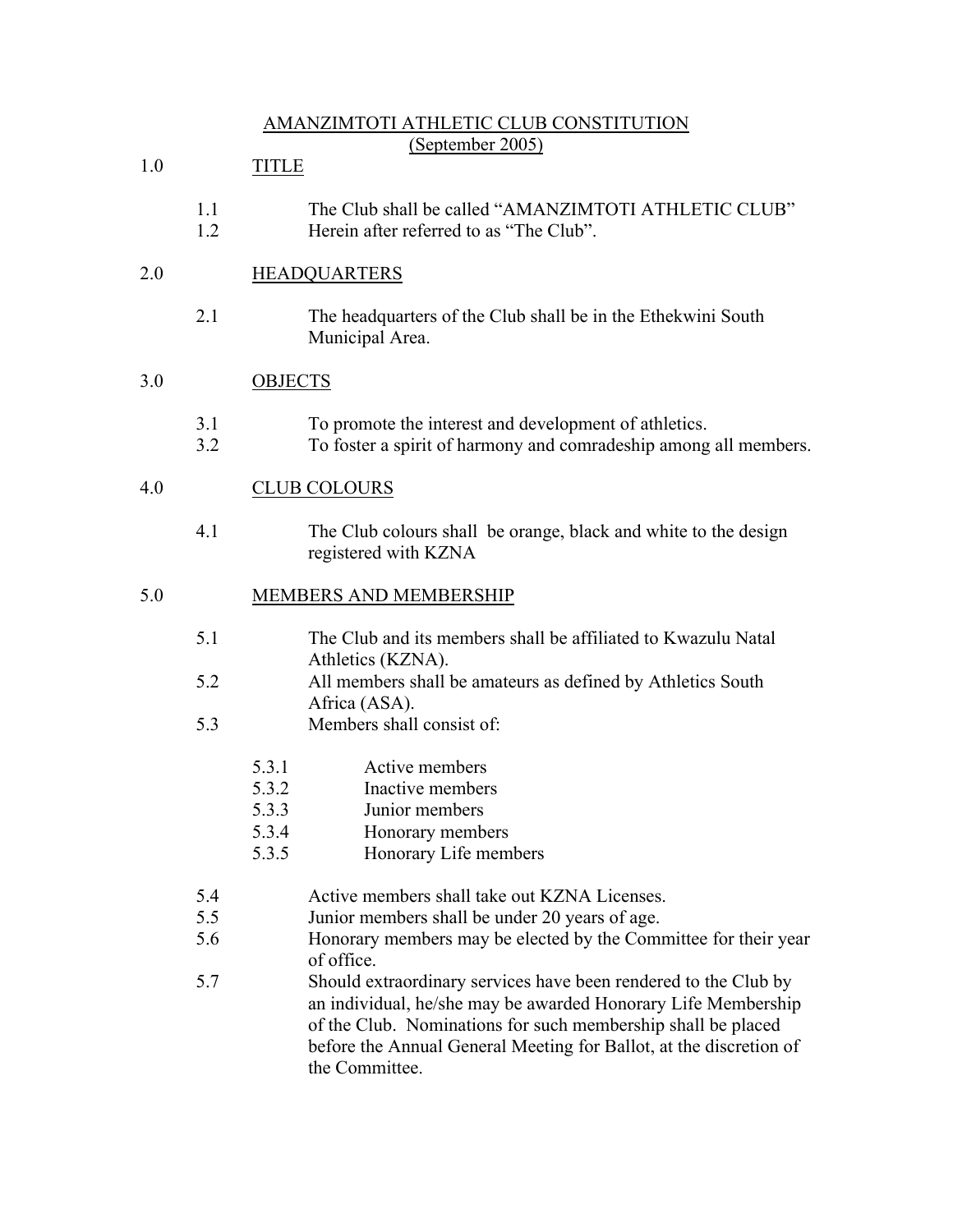5.8 Each candidate making application for membership shall complete and sign the proposal form for joining the club.

The application for membership of the Club shall be proposed by one member of the Club and seconded by another member of the Club.

When the applicant has completed the proposal form and has paid the necessary Club subscriptions, the applicant shall be granted provisional membership of the Club.

The proposal form of each provisional member shall be scrutinized by the Committee at the first Committee Meeting after provisional membership is granted. The Committee shall have the power to accept or reject the proposal for membership without assigning cause.

If a provisional member is rejected by die Committee his Athletic Club subscription will be refunded.

Upon election to the Athletic Club every member shall be issued with a copy of the constitution.

| 6.0 | <b>COMMITTEE</b> |  |
|-----|------------------|--|
|-----|------------------|--|

| 6.1 |       | The committee shall be elected from members of good standing at<br>the Annual General Meeting or at a Special General Meeting and<br>shall hold office until the next Annual General Meeting. |
|-----|-------|-----------------------------------------------------------------------------------------------------------------------------------------------------------------------------------------------|
| 6.2 |       | The Committee shall consist of the following;                                                                                                                                                 |
|     | 6.2.1 | Chairman                                                                                                                                                                                      |
|     | 6.2.2 | Vice Chairman                                                                                                                                                                                 |
|     | 6.2.3 | Secretary                                                                                                                                                                                     |
|     | 6.2.4 | Treasurer                                                                                                                                                                                     |
|     | 6.2.5 | Minimum of four other members                                                                                                                                                                 |
|     | 6.2.6 | Club Captain                                                                                                                                                                                  |
|     | 6.2.7 | Club Trainer                                                                                                                                                                                  |
| 6.3 |       | Nominations for the Committee shall be proposed by members of<br>good standing. Should any nominee be absent at the Annual<br>General Meeting, his name shall go forward only if he has       |
|     |       | signified his consent in writing.                                                                                                                                                             |
| 6.4 |       | In addition to members elected at the Annual General Meeting,<br>members may be co-opted at the discretion of the Committee.                                                                  |
|     | 6.4.1 | Any immediate past committee member may be co-opted to<br>the Committee to act in any advisory capacity on matters                                                                            |

arising from the previous year.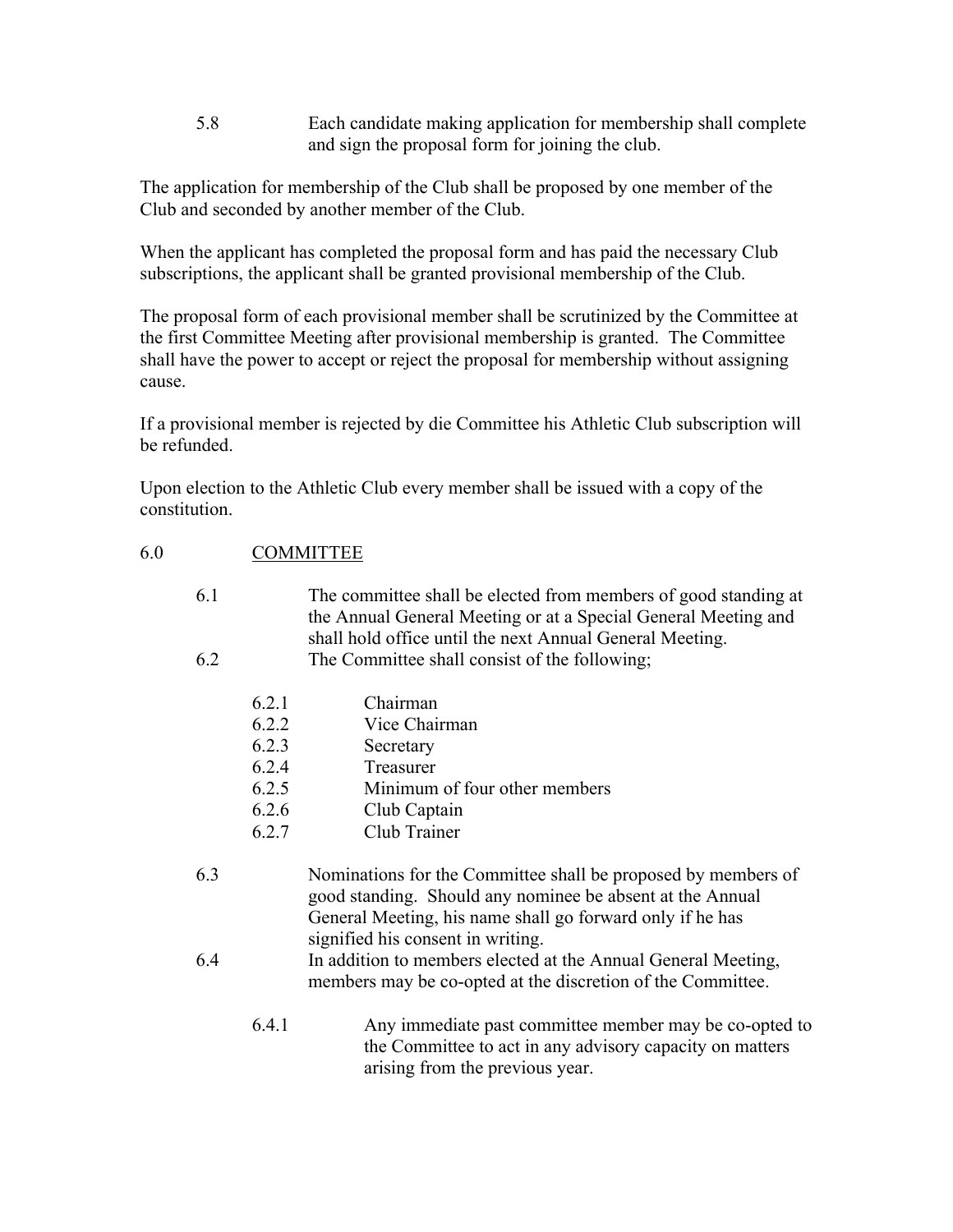|     | 6.4.2 | All office bearers shall not participate in any official club<br>races except by special majority vote by the Committee.                               |
|-----|-------|--------------------------------------------------------------------------------------------------------------------------------------------------------|
| 6.5 |       | The Secretary shall record the business and resolutions of all<br>meetings and conduct and preserve all correspondence on behalf of<br>the club.       |
| 6.6 |       | The Treasurer shall:                                                                                                                                   |
|     | 6.6.1 | Keep proper records of all the financial transactions of the<br>Club.                                                                                  |
|     | 6.6.2 | Prepare for submission at the Annual General Meeting an<br>audited Balance Sheet and statement of receipts and<br>payments for the previous year.      |
|     | 6.6.3 | Submit monthly to the Committee a statement of receipts<br>and any payments for the previous month.                                                    |
|     | 6.6.4 | Open an account in the name of the Club at a Bank or<br>Building Society as approved by the Committee.                                                 |
|     |       | 6.6.4.1<br>Cheques or withdrawal slips drawn on this account<br>shall be signed by any two of the Chairman,<br>Treasurer, Vice-Chairman and Secretary. |
|     | 6.6.5 | Submit for the second Committee meeting after the Annual<br>General Meeting an operation budget for the year.                                          |
| 6.7 |       | The Club Captain shall:                                                                                                                                |
|     | 6.7.1 | Keep records of all races run by members and prizes that<br>are awarded to members                                                                     |
|     | 6.7.2 | Be responsible for course measurement of all races held by<br>the Club.                                                                                |
|     | 6.7.3 | Be responsible for all road activities carried out by the<br>Club.                                                                                     |
| 6.8 |       | The Club Trainer shall:                                                                                                                                |
|     | 6.8.1 | Be responsible for all the coaching needs of the Club<br>members.                                                                                      |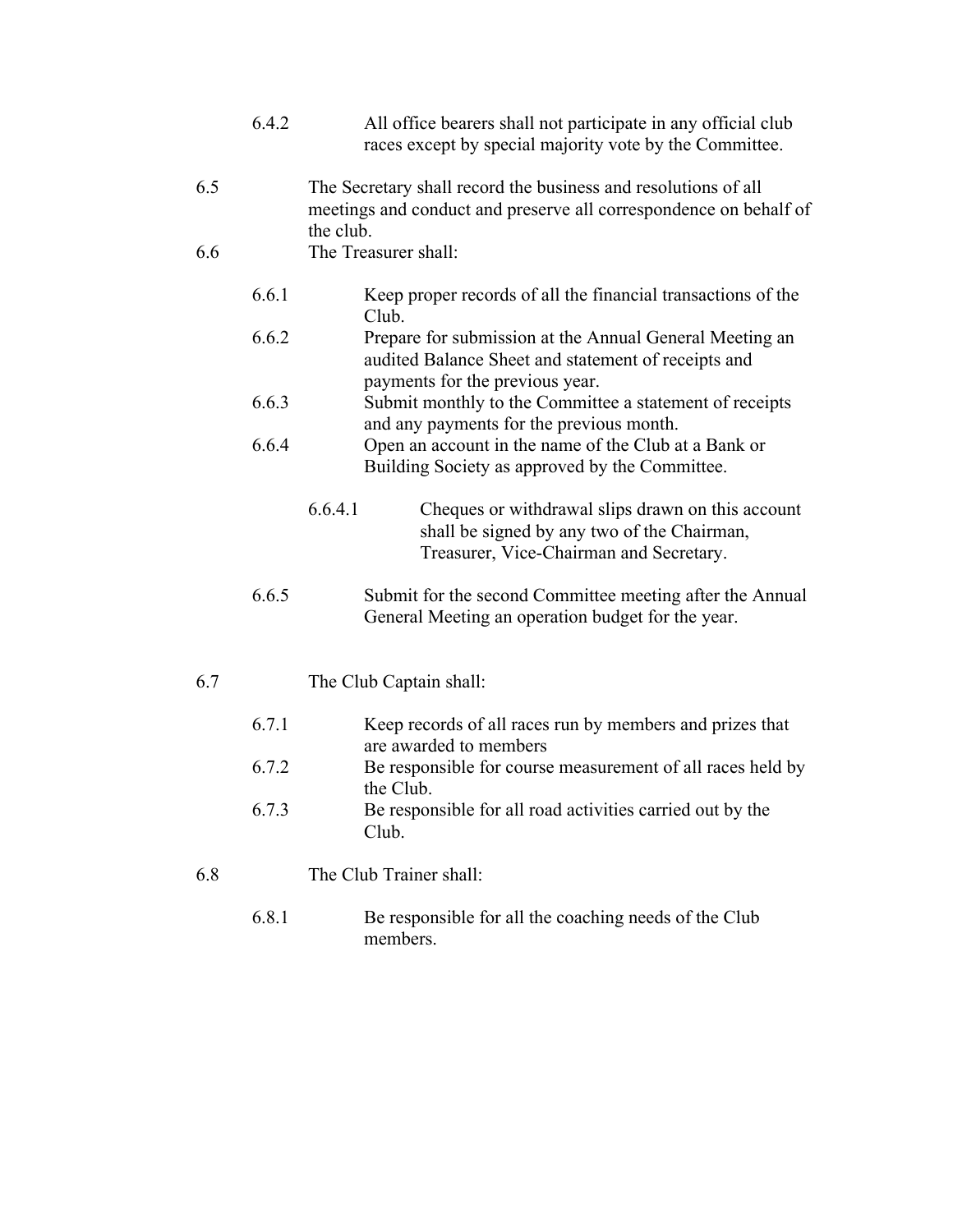# 7.0 ANNUAL SUBSCRIPTIONS

- 7.1 Annual subscriptions and joining fee shall be set and approved at the Annual General Meeting.
- 7.2 Subscriptions become due by 31<sup>st</sup> December each year.
- 7.3 Any member who has not paid his subscriptions within sixty days of due date shall be considered being in default.
- 7.4 Any members considered to be in default shall have no right to take part in the Clubs activities or vote at any meeting.
- 7.5 Any member who is in default for a minimum of six months may at the discretion of the Committee, have his membership terminated.
- 7.6 If a person joins the Club after June  $1<sup>st</sup>$  in any year his annual subscription is valid until the 31 December of that year in which he joins.
- 7.7 The license fee may be paid separately for issue of a license for the current calendar year.

### 8.0 GENERAL MEETING

- 8.1 The Annual General Meeting shall be held during September each year.
- 8.2 Fourteen days notice shall be given of a General Meeting.
- 8.3 A quorum shall consist of at least 10% of the Club Membership. Junior members shall be represented by one Parent/Guardian per family of junior members.
- 8.4 If a quorum cannot be attained at a General Meeting, a further meeting shall be called and all members attending such meeting shall form a quorum.
- 8.5 A Special General Meeting shall be called within thirty days if so requested by at least one – third of the members.
- 8.6 The Committee may, at their discretion, convene a Special General Meeting.
- 8.7 The Club shall not be dissolved except by a resolution passed by at least two – thirds of the members.
- 8.8 In the event of dissolution any monies or other assets shall be disposed of at the discretion of the Committee.

### 9.0 COMMITTEE MEETINGS

- 9.1 Committee meetings shall be held at least once a month.
- 9.2 Emergency meetings may be convened at the request of any committee member at the discretion of the Chairman.
- 9.3 Any Committee Member failing to attend two consecutive meetings without due cause shall at the discretion of the Committee relinquish his/her post.